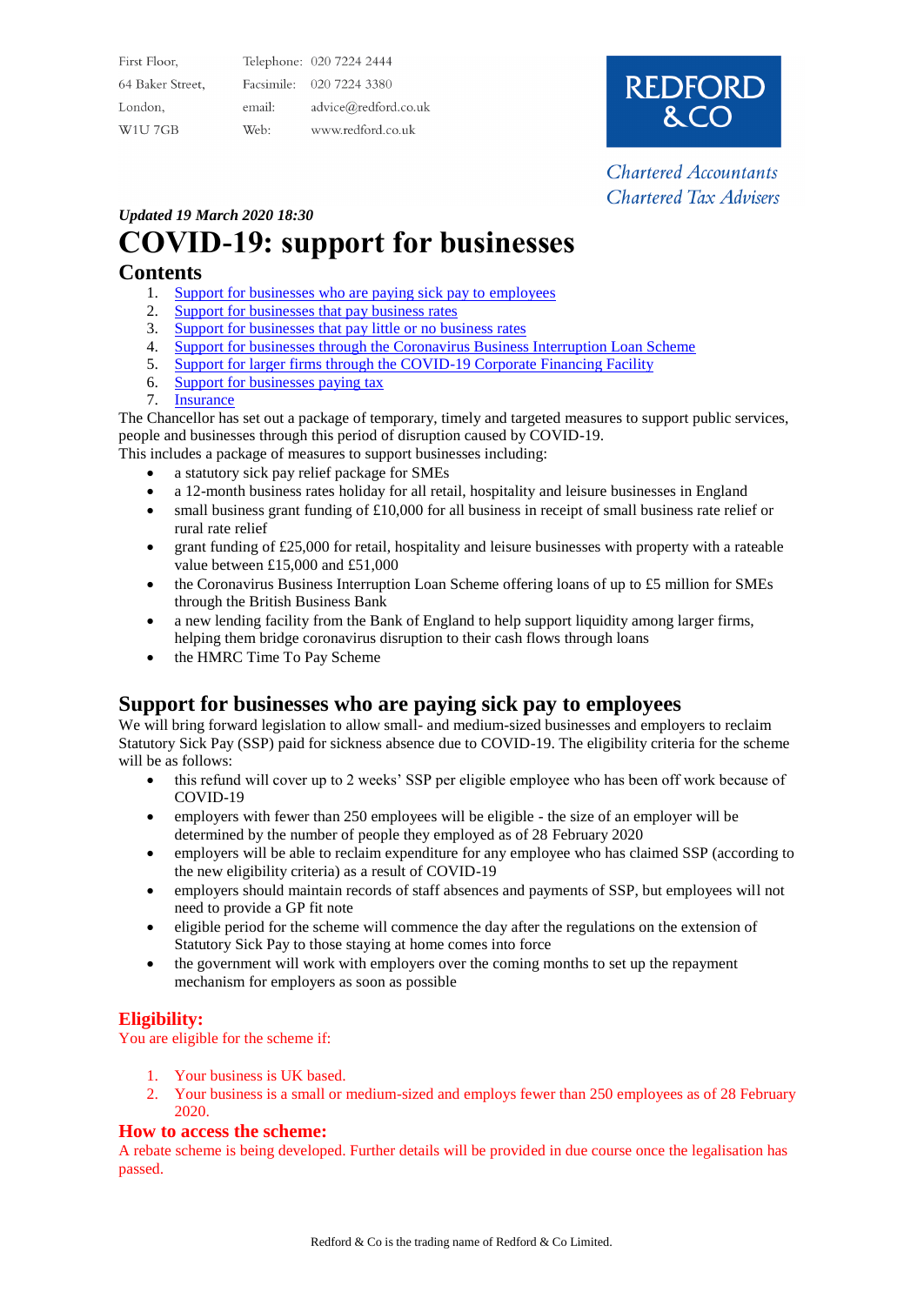| First Floor,                    |        | Telephone: 020 7224 2444 |
|---------------------------------|--------|--------------------------|
| 64 Baker Street,                |        | Facsimile: 020 7224 3380 |
| London,                         | email: | advice@redford.co.uk     |
| W <sub>1</sub> U <sub>7GB</sub> | Web:   | www.redford.co.uk        |



**Chartered Accountants Chartered Tax Advisers** 

# **Support for businesses that pay business rates**

We will introduce a business rates retail holiday for retail, hospitality and leisure businesses in England for the 2020 to 2021 tax year.

Businesses that received the retail discount in the 2019 to 2020 tax year will be rebilled by their local authority as soon as possible.

A £25,000 grant will be provided to retail, hospitality and leisure businesses operating from smaller premises, with a rateable value between £15,000 and £51,000.

Any enquiries on eligibility for, or provision of, the reliefs should be directed to the relevant local authority. Guidance for local authorities on the business rates holiday will be published by 20 March

#### **Eligibility:**

You are eligible for the business rates holiday if:

- 1. Your business is based in England.
- 2. Your business is in the retail, hospitality and/or leisure sector.

Properties that will benefit from the relief will be occupied hereditaments that are wholly or mainly being used:

- 1. as shops, restaurants, cafes, drinking establishments, cinemas and live music venues
- 2. for assembly and leisure
- 3. as hotels, guest & boarding premises and self-catering accommodation

#### **How to access the scheme:**

There is no action for you. This will apply to your next council tax bill in April 2020. However, local authorities may have to reissue your bill automatically to exclude the business rate charge. They will do this as soon as possible.

You can estimate the business rate charge you will no longer have to pay this year using the [business rates](https://www.gov.uk/calculate-your-business-rates)  [calculator](https://www.gov.uk/calculate-your-business-rates)

Further guidance for local authorities is available in the [expanded retail discount guidance](https://www.gov.uk/government/publications/business-rates-retail-discount-guidance)..

#### **Cash grants for retail, hospitality and leisure businesses**

£25,000 grant will be provided to retail, hospitality and leisure businesses operating from smaller premises, with a rateable value between £15,000 and £51,000.

Any enquiries on eligibility for, or provision of, the reliefs and grants should be directed to the relevant local authority.

# **Support for businesses that pay little or no business rates**

The government will provide additional funding for local authorities to support small businesses that already pay little or no business rates because of small business rate relief (SBBR). This will provide a one-off grant of £10,000 to businesses currently eligible for SBRR or rural rate relief, to help meet their ongoing business costs.

If your business is eligible for SBRR or rural rate relief, you will be contacted by your local authority – you do not need to apply.

Funding for the scheme will be provided to local authorities by government in early April. Guidance for local authorities on the scheme will be provided shortly.

#### **Eligibility:**

If your business is eligible for SBRR or rural rate relief, you will be contacted by your local authority. You do not need to apply.You are eligible for the business rates holiday if:

#### **How to access the scheme:**

Funding for the scheme will be provided to local authorities by government in early April. Guidance for local authorities on the scheme will be provided shortly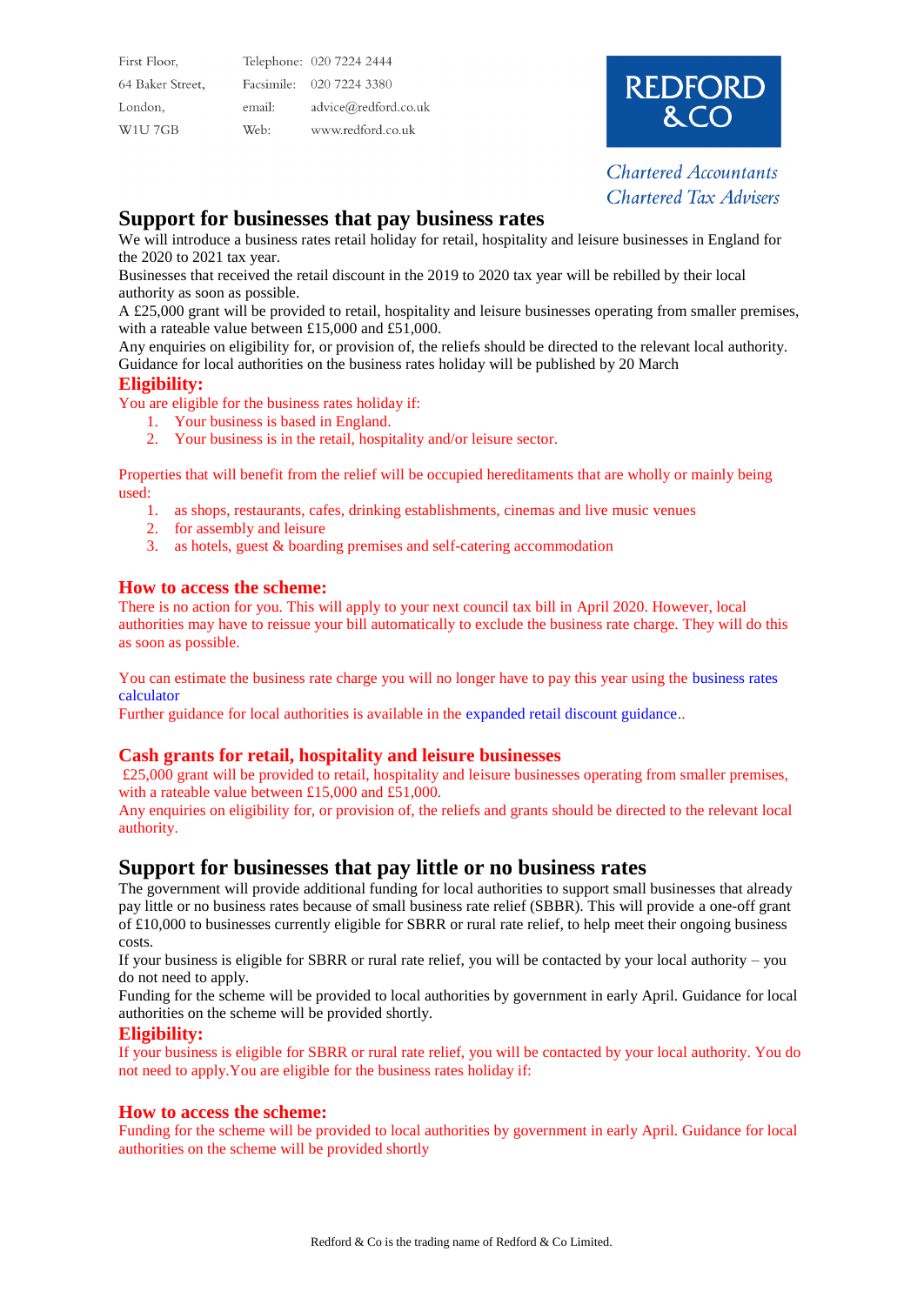First Floor, Telephone: 020 7224 2444 Facsimile: 020 7224 3380 64 Baker Street London, email: advice@redford.co.uk W1U7GB Web: www.redford.co.uk



**Chartered Accountants Chartered Tax Advisers** 

# **Support for businesses through the Coronavirus Business Interruption Loan Scheme**

A new temporary Coronavirus Business Interruption Loan Scheme, delivered by the British Business Bank, will launch next week to support primarily small and medium sized businesses to access bank lending and overdrafts. The government will provide lenders with a guarantee of 80% on each loan (subject to a per-lender cap on claims) to give lenders further confidence in continuing to provide finance to SMEs. The government will not charge businesses or banks for this guarantee, and the Scheme will support loans of up to £5 million in value. Businesses can access the first 6 months of that finance interest free, as government will cover the first 6 months of interest payments. Further details, including on the lenders providing access to this scheme will be announced in the coming days, and the scheme will be available from early week commencing 23 March 2020.

#### **Eligibility**

You are eligible for the scheme if:

- 1. Your business is UK based, with turnover of no more than £41 million per annum.
- 2. Your business meets the other British Business Bank eligibility criteria.

#### **How to access the scheme**

The full rules of the Scheme and the list of accredited lenders is available on the [British Business Bank](https://www.british-business-bank.co.uk/ourpartners/coronavirus-business-interruption-loan-scheme-cbils/) 

[website](https://www.british-business-bank.co.uk/ourpartners/coronavirus-business-interruption-loan-scheme-cbils/). All the major banks will offer the Scheme once it has launched. There are 40 accredited providers in all.

You should talk to your bank or finance provider (not the British Business Bank) as soon as possible and discuss your business plan with them. This will help your finance provider to act quickly once the Scheme has launched. If you have an existing loan with monthly repayments you may want to ask for a repayment holiday to help with cash flow.

The scheme will be available from early next week commencing 23 March.

# **Support for larger firms through the COVID-19 Corporate Financing Facility**

To support larger firms, the Bank of England has announced a new lending facility to provide a quick and cost effective way to raise working capital via the purchase of short-term debt. This will support companies which are fundamentally strong, but have been affected by a short-term funding squeeze, enabling them to continue financing their short-term liabilities. It will also support corporate finance markets overall and ease the supply of credit to all firms. Further details, including on how to access this funding will follow in the coming days, and the scheme will be available from the week commencing 23 March.

#### **Eligibility**

All UK businesses are eligible

#### **How to access the scheme**

The scheme will be available early in week beginning 23 March 2020. We will provide information on how to access the scheme here shortly. More information is available from the [Bank of England](https://www.bankofengland.co.uk/markets/market-notices/2020/ccff-market-notice-march-2020).

# **Support for businesses paying tax**

All businesses and self-employed people in financial distress, and with outstanding tax liabilities, may be eligible to receive support with their tax affairs through HMRC's Time To Pay service. These arrangements are agreed on a case-by-case basis and are tailored to individual circumstances and liabilities. If you are concerned about being able to pay your tax due to COVID-19, call HMRC's dedicated helpline on 0800 0159 559.